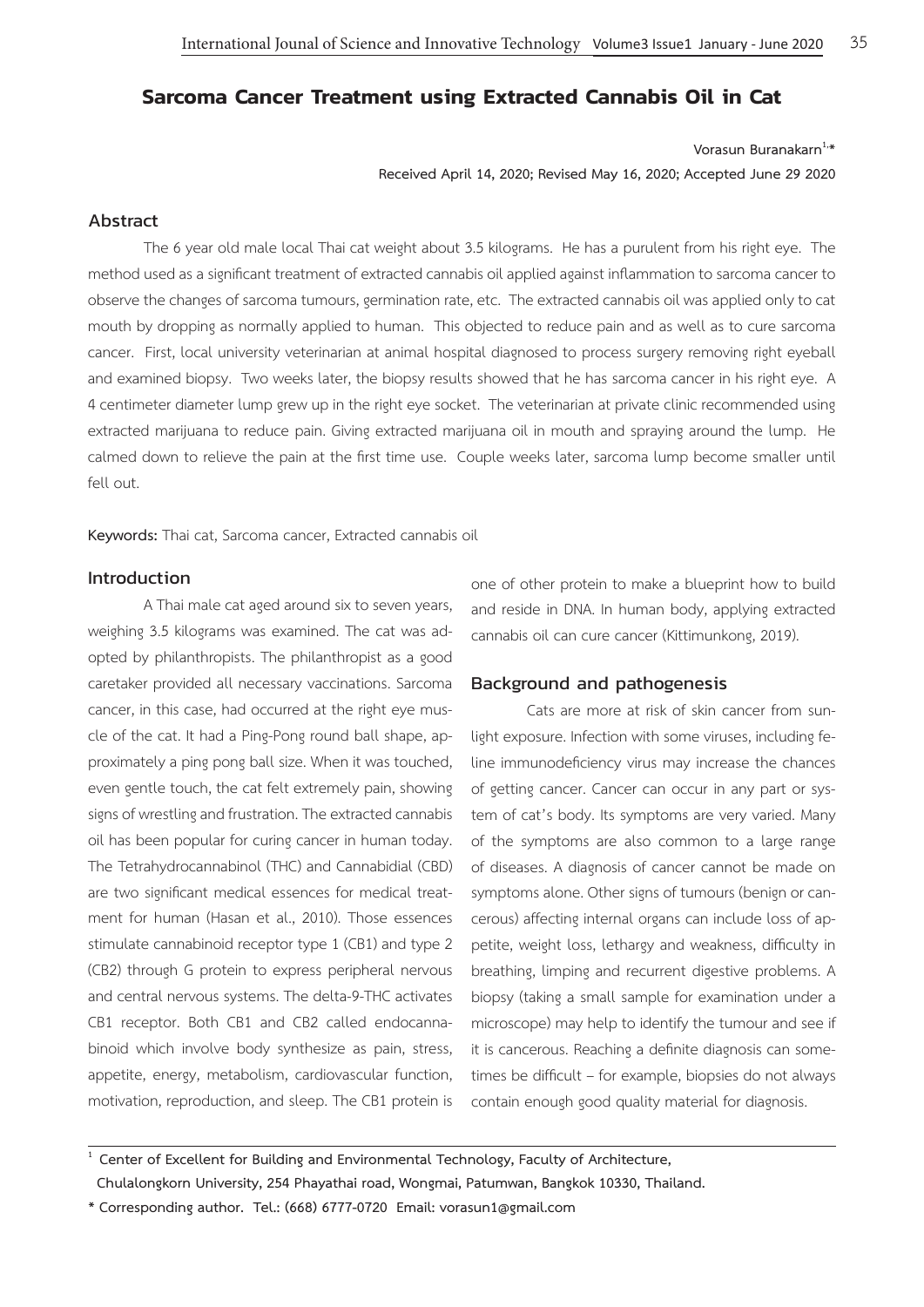There are many types of tumours and treatment is available for some non-cancerous or some cancerous tumours. It depends on where the tumour is growing. Tumour at the beginning in some area, such as eye, cannot be easily removed in animals. A cancer may spread. The possibilities for treatment depend on how far it has spread. However, quality of animal life is important. If an animal is unrelievable pain, it is encouraged.

There are three basic types of tumour treatments as surgery, chemotherapy and radiotherapy. Surgery is often chosen for tumours of the skin or apparently internal growths. The tumour would be removed surgery if it does not spread. Sometimes with internal growths where the size of the tumour is causing illness, surgery can relieve the symptoms.

Animals processes cannabis oil faster than human body. Normally human would take 60 games of extracted cannabis oil for 90 days curing cancer. Hemp Medicine Planet (2016) recommended using 2 grams for 60 or 90 days since cancer in dog and cat would vanish within 2 weeks. Therefore, it is 1-2 grams for 2-3 months recommended dose (11-33 mg/day).

## Methodology

Clinical trial method was conducted in this paper. Thai male cat with sarcoma tumors was an experiment treatment research using extracted cannabis oil. This clinical trial is an individual clinical study. This research started with collecting only 1 individual patient as a pilot study.

Research question: What are the treatment results using extracted cannabis oil for sarcoma cancer patient?

Hypothesis: If the extracted cannabis oil actually has an effect against inflammation of sarcoma cancer, what is the significant treatment?

Research objective: An individual case was set as a preliminary study. If it has shown significant result, the other samples would be conducted in the further study.

Measurement results: To observe the changes of sarcoma tumours, germination rate, etc.

Research results: Research results are comparison treatments of extracted cannabis oil with regular practice medicines. If it works, the experiment will continue to be used in all areas. If it does not work, the physical symptoms will be summarized and the experimental results will be recorded.

Literature using cannabis for animal such as dog recommended applying a quarter gram (5.5-10 mg/kg) to a gram (4-22 mg/kg) of full spectrum cannabis oil per month. It would increase immune system and rejuvenate vital organ (Hemp Medicine Planet, 2016). In this experiment, the extracted cannabis oil contains 15-18% THC and 1-3% CBD with 0.35-0.37 mg/drop or 7-7.4 mg/ cc produced for human was applied to Thai cat. For a 50-60 kilogram human, it was recommended to use a gram of extracted cannabis per day. This means 20 milligram per kilogram of patient approximately. For the 3.5 kilogram Thai cat, the approximated dose was 0.7 mg per day as 0.35 mg twice a day (morning and evening) 30 minute before meal. Cat symptoms a was observed as frustration, pain, amount of secretion, and tumour size.

## Results (Diagnosis and Treatment)

The street Thai cat started to develop cancer around early July 2019. His caretaker (philanthropist) noticed that his right eyeball has spilled out. He was taken to the State Animal Hospital on Phahonyothin Road, next to the state university for treatment. A veterinarian in state hospital recommended to process surgery cutting out the fleshed tissue and process an injecting treatment chemotherapy. On that day, hospital veterinarian performed surgery to remove the entire right eye ball and sew the wound. After surgery, veterinarian gave analgesics (gaba pentin) and disinfectants. During the operation, the specimen was examined in a biopsy laboratory. After four weeks, government hospitals have reported the examined biopsy laboratory; it is found that the cat has sarcoma cancer.

Seven days after government hospitals reported, the wound in the surgical area was removed and a lump came out. A sarcoma lump has grown steadily as large as a duck egg over a period of two weeks. The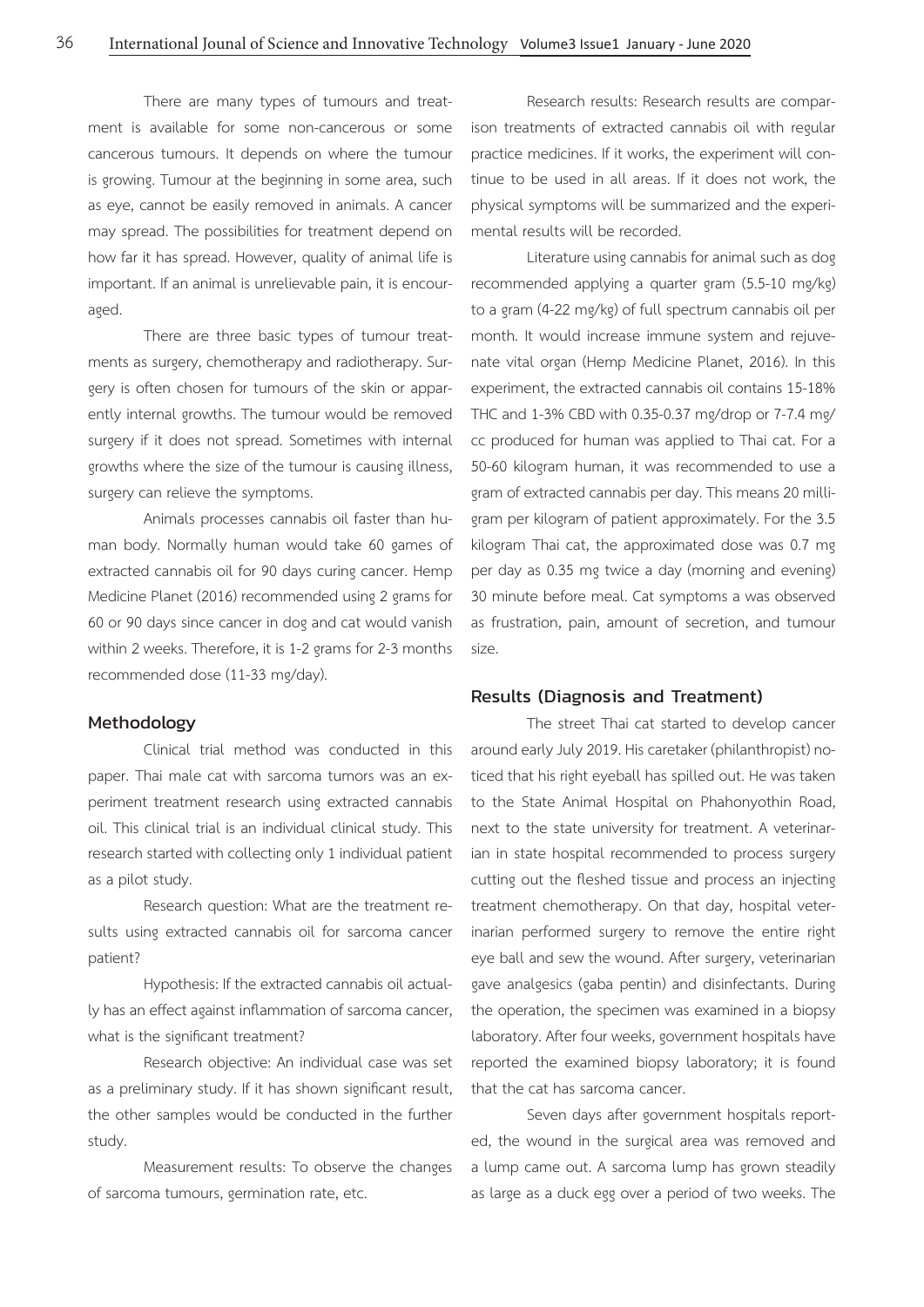provided pain relieves and antibiotics medicines from government hospital are not able to alleviate the cat symptoms.

The philanthropist who owns this cat decided to bring cat to a private veterinary clinic on August 1, 2019. The clinic veterinarian examined symptoms and interviewed philanthropist. It is found that sarcoma cancer lump has rapidly developed after surgery. Luckily, cat still can eat by himself. Clinic veterinarian started treatment using extracted cannabis oil for humans. The extracted cannabis oil contains cold pressed coconut oil with concentration extracted cannabis of 0.35 milligrams per drop (Deutsch et al., 2008). The extracted cannabis oil was mixed with hemp oil half and half by volume. The 0.05 cc. (1 drop) extracted cannabis oil with hemp was taken by the 30 minutes before food, twice morning and evening. The extracted cannabis helps cat to be calm when touching the wound. In every visit, clinic veterinarian process usual wound cleaning with normal saline. Then, spray extracted cannabis oil diluted with normal saline in the ratio of 1: 5, twice a day in the morning and evening.

After using extracted cannabis oil with hemp oil for 10 days, veterinarian gave 0.05 cc. normal extracted cannabis oil (0.35 mg. per drop), 30 minutes before meals, twice in the morning and evening, together with an ointment mixed with extracted cannabis oil.

On September 10, 2019, the sarcoma lump has shrunk from 5 centimeters diameter to 1.5 centimeters and then fell out. The cat has lost his weight from original 3.5 kg to 2.6 kg. He began to slim down. Since he started sarcoma symptom, he was able to eat the same amount of food and his blood and sugar tests are normal. At the end of September, 2019, sarcoma tumour was fallen out. The cat can live normally.

Hemp Medicine Planet (2016) recommended 11-33 mg per day for dog and cat. For the 3.5 kilogram Thai cat, the approximated dose was 0.7 mg per day which means 0.2 mg per kilogram. This can illustrated that extracted cannabis oil can treat sarcoma cancer in cat.



Figure 1. First day treatment in private veterinarian clinic treating Sarcoma symptom.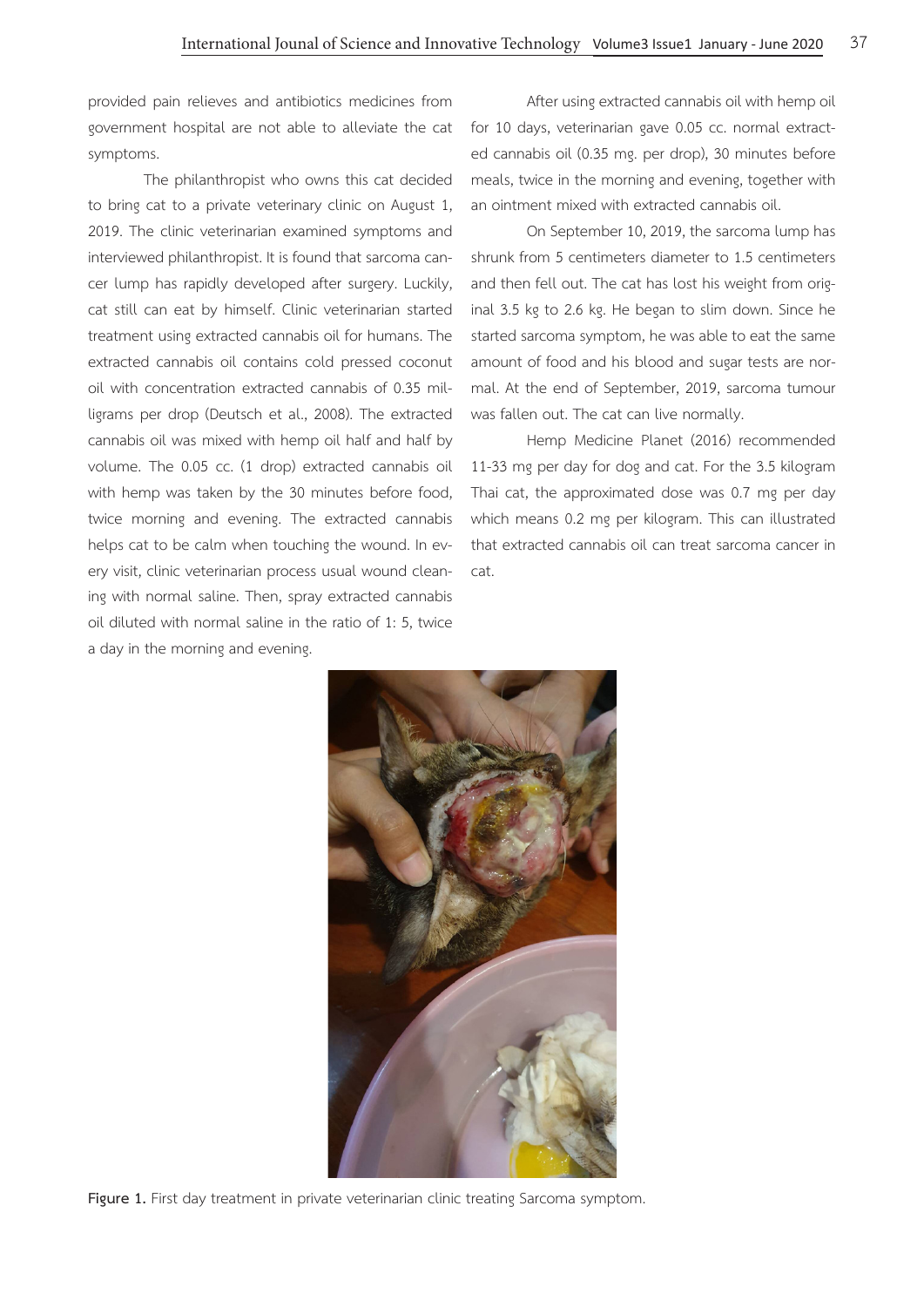

**Figure 2.** Infection symptom in Sarcoma cancer.



Figure 3. Cleaning purulent from Sarcoma lump. Notes: cleaning sarcoma lump with normal saline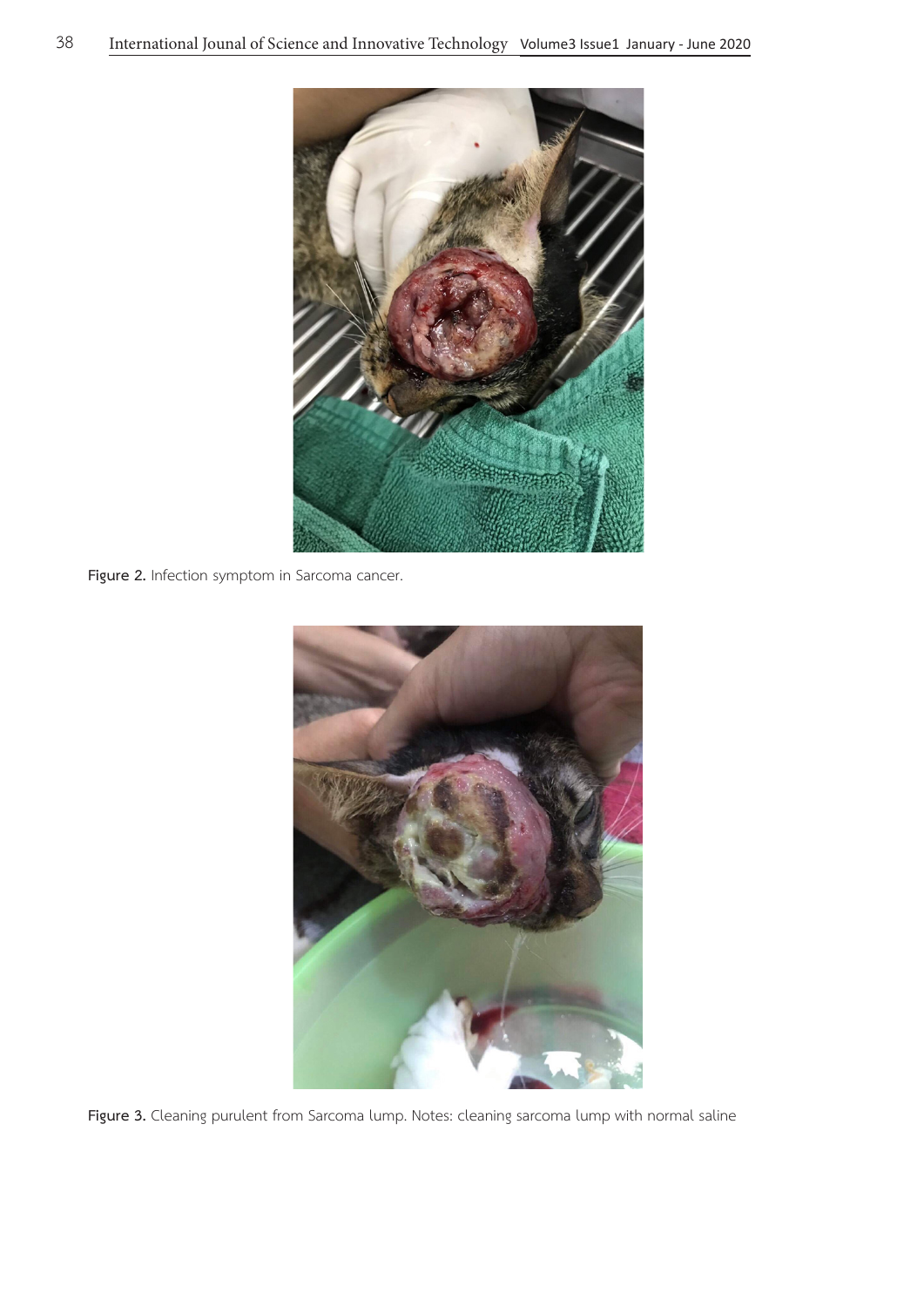

Figure 4. 3.6 centimeter diameter sarcoma lump at right eye after treatment.

## Conclusion and Discussion

The extracted cannabis oil had cured sarcoma cancer a case study cat. It was found that the cat had very bad pain from sarcoma cancer. After taken extracted cannabis oil, the large, round, about 4 cm in diameter sarcoma tumour was significantly smaller, until it finally dropped out. The extracted cannabis oil can reduce inflammation in the cancer area. The cat had calmed down and can live closed to its previous daily life. Cat can eat by itself as normal every day.

According to the result study, the extracted cannabis oil can quickly help to reduce symptoms of sarcoma cancer growth. The important substances in extract cannabis oil may various. Some of those sub-

stances affected cats' body and sarcoma cancer, so further research and cases must be further conducted in detail. Therefore, studying extracted cannabis oil in various mammals and human body is needed. In order to know the body's processes for using non-active extracts or the stimulation of those extracts to enable the body to utilize immunity for each type of illness, step by step research as well as significant number of cases may be conducted. Then, the extracted cannabis oil can turn into appropriate use for various symptoms.

## Acknowledgement

Author honors a special thank to veterinarian Dr. Daruschapong Sangthong for technical advices.

## References

- Blue for Pets cross. (2019). https://www.bluecross.org.uk/pet-advice/coping-cancer-cats. Accessed on 23 November 2019.
- Brunnauer A, Segmiller FM, Volkamer T, Laux G, Müller N. & Dehning S. (2011). Cannabinoids improve driving ability in a Tourette's patient. Psychiatry Res, 9 June 2011 [in press].
- Deutsch SI, Rosse RB, Connor JM, Burket JA, Murphy ME, & Fox FJ. (2008). Current status of cannabis treatment of multiple sclerosis with an illustrative case presentation of a patient with MS, complex vocal tics, paroxysmal dystonia, and marijuana dependence treated with dronabinol. CNS Spectr 2008;13(5):393-403.
- Hasan A, Rothenberger A, Münchau A, Wobrock T, Falkai P & Roessner V. (2010). Oral delta9-tetrahydrocannabinol improved refractory gilles de la tourette syndrome in an adolescent by increasing intracortical inhibition: a case report. J Clin Psychopharmacol 2010;30(2):190-2.